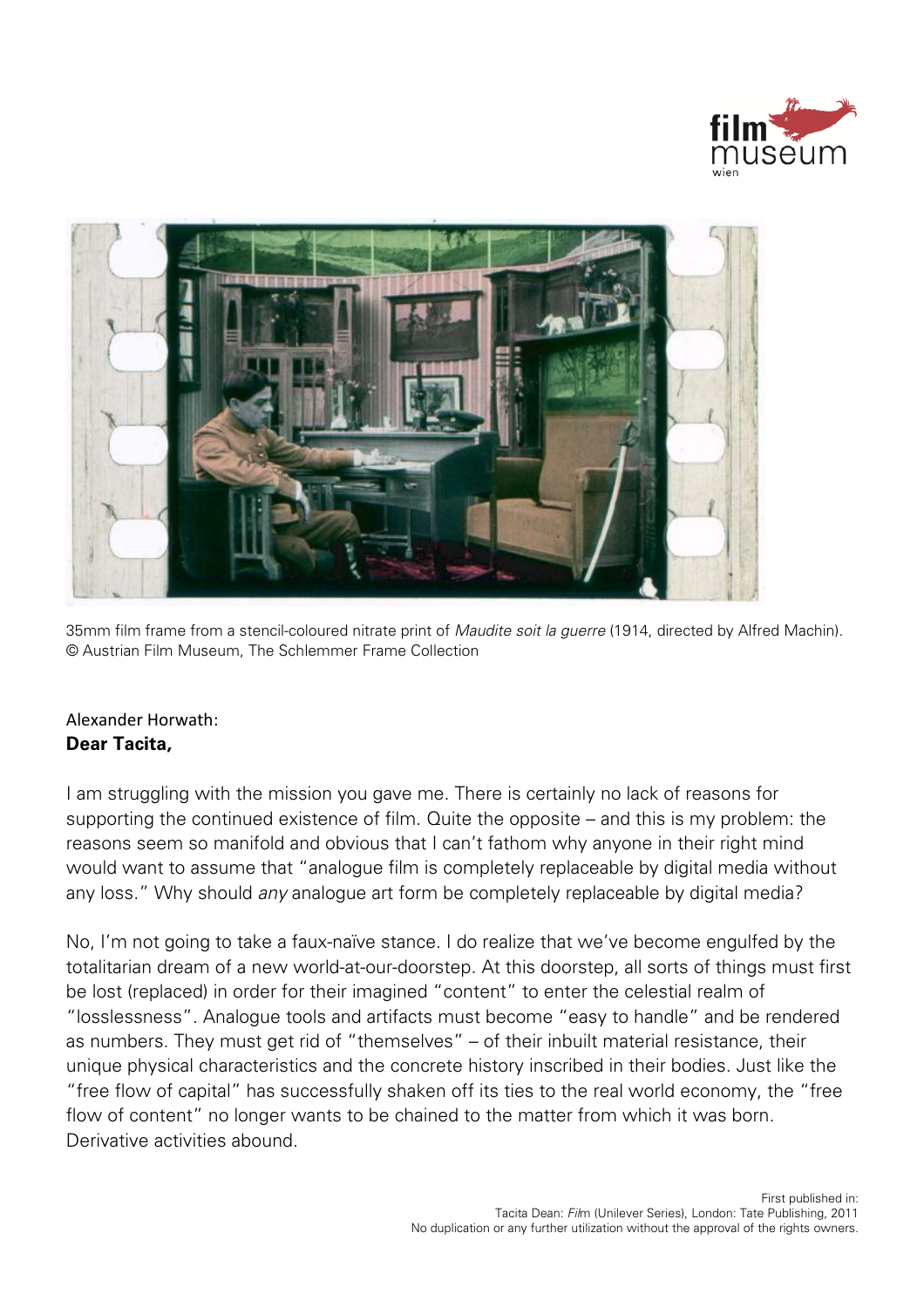As far as I can see, this dominant fantasy/ideology/religion and its attendant rhetoric can only be countered in our field if we are willing to accept a process that seems unpleasant to many. 1. On a wider, industrial scale, film will go away very soon. 2. For a long while, almost everyone will continue to say "film" when they are actually referring to something else. 3. For a long while, artists who continue to shoot, edit and exhibit film, as well as curators who dedicate themselves to preserving and presenting film/cinema as a working system of objects, machines, and public performances, will be widely denounced as nostalgic, reactionary, elitist. 4. The place of film will be the museum.

The upside is similarly clear to me, and as the word implies it might also involve an uphill battle here or there.

4. The museum is not the worst place to end up, quite the opposite. Even in the most "unthinking" museum, the strange material shape of the artifact reminds visitors of alternative forms of social and cultural organisation and, therefore, that the currently dominant forms and norms are not the only ones imaginable: forms and norms are never "natural", but historical and man-made. What will be necessary, of course – and this is already slowly happening – is that museums act as responsibly and respectfully towards the film artifact (and the historical system of performing film publicly) as they have done with other types of materials – and as some film museums have been doing for decades.

3. At a point in time where "progressivism" in cultural politics and in the so-called creative industries is no longer tied to any progressive social or political project and almost exclusively to technological advances, bureaucratic discourse and economic greed, the "reactionary" or "elitist" is often the only person still willing to question the status quo and engage with historical and utopian concepts. Today, the expression 'You're history!' is meant as an insult, not as a factual statement. Isn't it essential, therefore, to side with those so insulted in order to keep alive any notion of historicity?

2. As soon as film fully arrives at the museum, it will become (a bit) easier for educators, journalists and media practitioners to update the general lingo – to reconnect the term "film" to its original meaning and to the actual medium. The entertainment industry and the large majority of other moving image practices will, by necessity, move further and further away from what can be contained by "film", and they will continue to do so. This is not a bad thing.

1. Today, digital is the norm. Film has become an obstacle. Its "obstacular" nature is both its biggest weakness (in the wider world of the economy, media and entertainment) and its biggest strength (on its way to the museum and towards being accepted in society as a uniquely different, historically limited, but enormously influential technology and art form). In order for film's original strength to be preserved (other influential art practices in history are also being preserved as such and not only as digital versions of themselves), all citizens and institutions who care about art, history and democratic alternatives must address film's current weakness in a hard and clear manner: